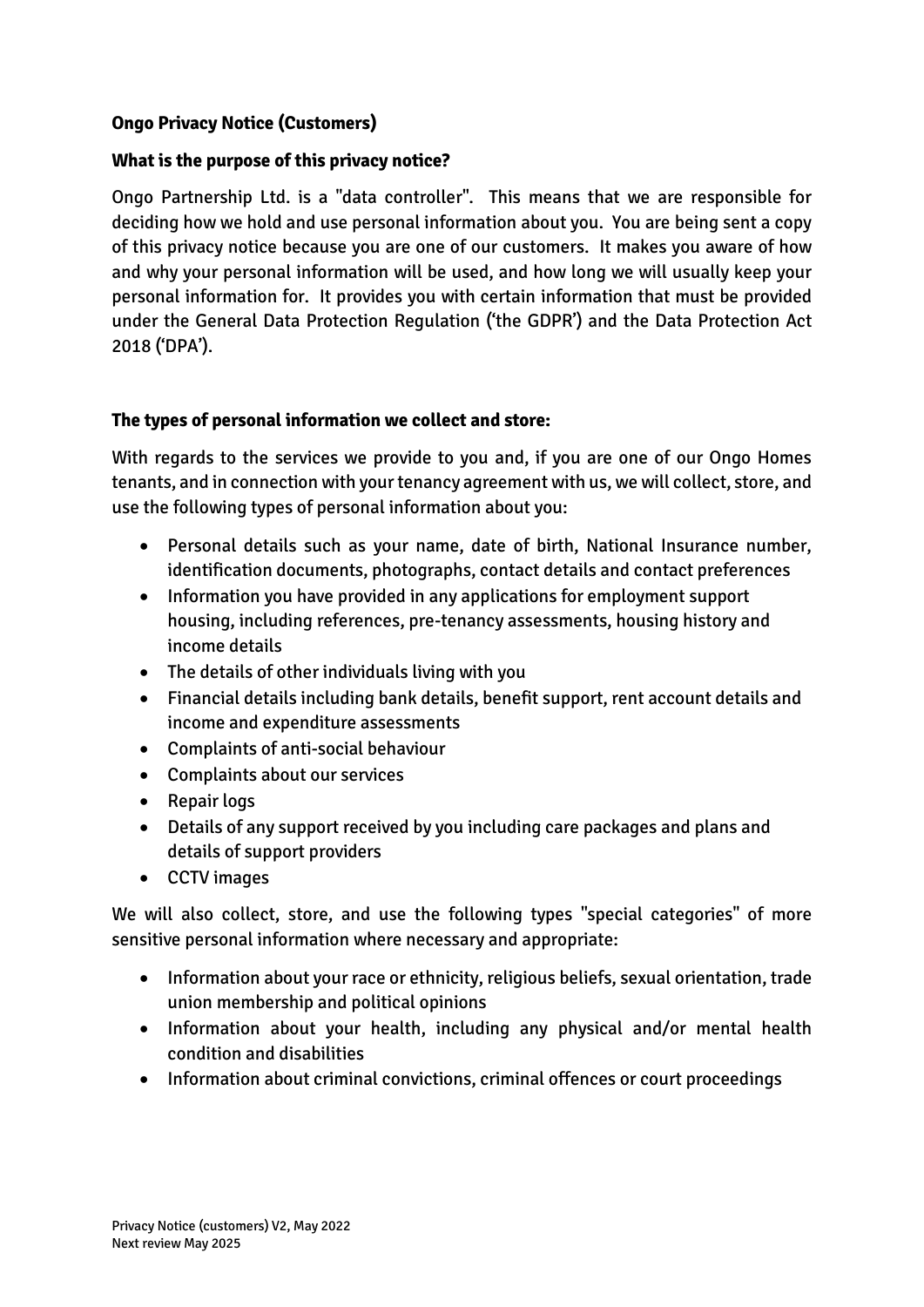### **How we collect customer information:**

We collect, store and hold personal information relating to our customers from the following sources:

- You, the customer
- Local Authority Choice Based Lettings systems (e.g. Home Choice Lincs)
- Your previous landlord
- Your named referees
- Applications to take part in our projects
- Survey forms
- Order forms for work to be completed (e.g., by our locksmiths)
- Other agencies such as the local authority, the police, emergency services, probation, other Registered Providers (RPs), the NHS, health professionals, drug and alcohol services and charities

#### **How we use customer information:**

We use this personal information to provide effective and efficient services to our customer and carry out our duties as a landlord and as a community employment support service. This includes:

- Communicating with you about services being provided;
- Communicating with you about your tenancy;
- Letting, renting and leasing properties;
- Administering waiting lists;
- Carrying out research;
- Administering housing and property grants;
- Providing associated welfare services, advice and support;
- Maintaining our accounts and records;
- Supporting and managing our employees, agents, and contractors; and
- As part of our marketing and promotional activities (if you agree).

The legal basis' we rely on for processing personal information in this way are as follows:

- Consent has been obtained;
- Processing is necessary for the performance of a contract;
- Processing is necessary for compliance with a legal obligation; or
- Processing is necessary for our legitimate interests.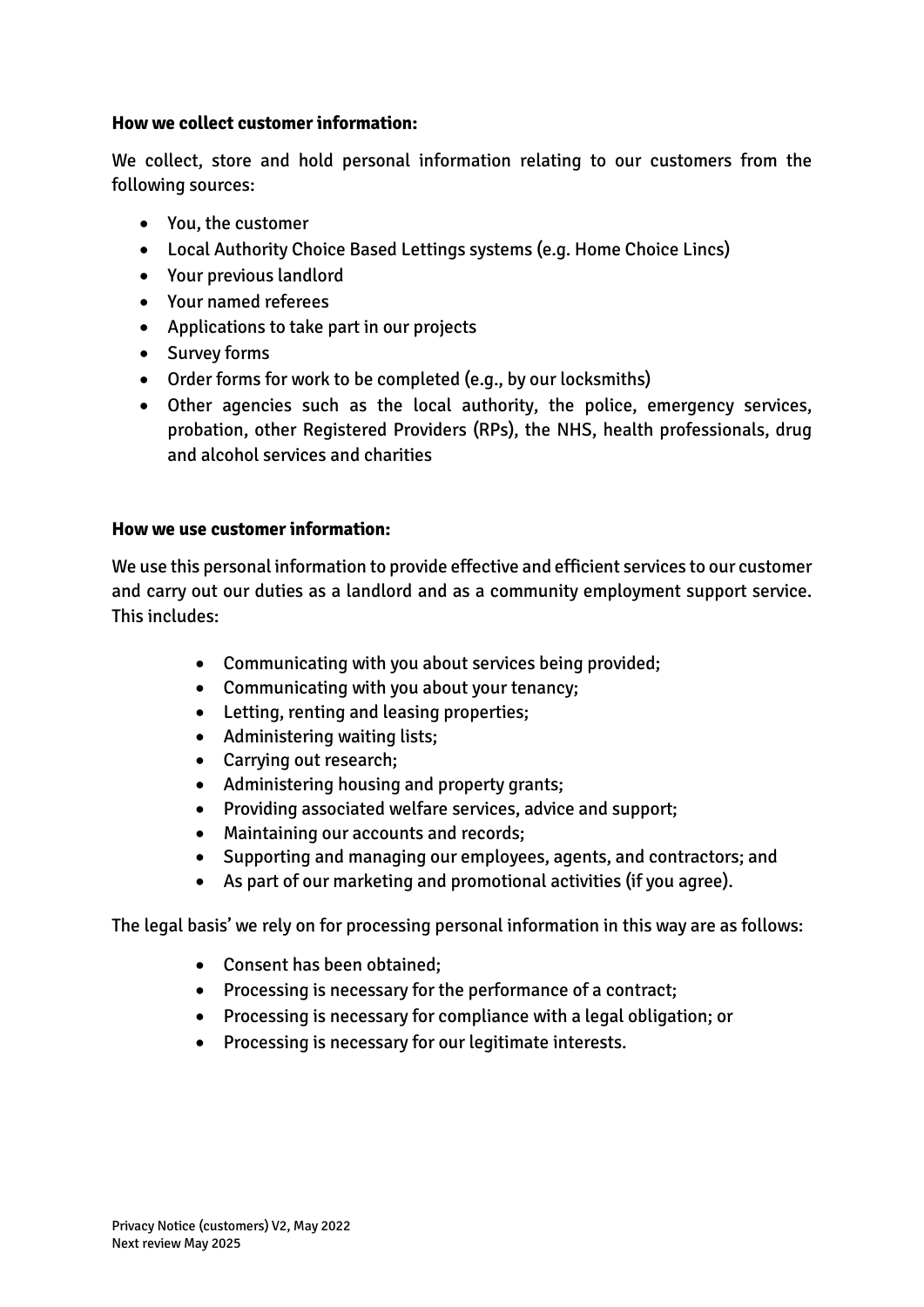### **What happens if you fail to provide personal information:**

Failure to provide the personal information requested may result in us not being able to provide requested services to you and, if you are an Ongo Homes teant, applications for housing being refused.

### **Automated Decision Making**

You will not be subject to decisions that will have a significant impact on you based solely on automated decision-making.

### **How we share customer information:**

We will not normally share your information with anyone else. However, there a certain circumstances where we will be required to share your information with other organisations and will comply with the GDPR and the DPA when disclosing this information. Where it is required or necessary in accordance with the GDPR and/or the DPA, we may share information with:

- Family, associates, and representatives of the person whose personal data we are processing
- Educators and examining bodies
- Suppliers and service providers
- Financial organisations
- Central government
- Auditors
- Survey and research organisations
- Other housing associations, trusts or local authorities
- Trade unions and associations
- Health authorities
- Enquirers and complainants
- Security organisations
- Health and social welfare organisations
- Professional advisers and consultants
- Homes England
- Probation services
- Charities and voluntary organisations
- Police forces
- Courts and tribunals
- Professional bodies
- Insurers
- Employment and recruitment agencies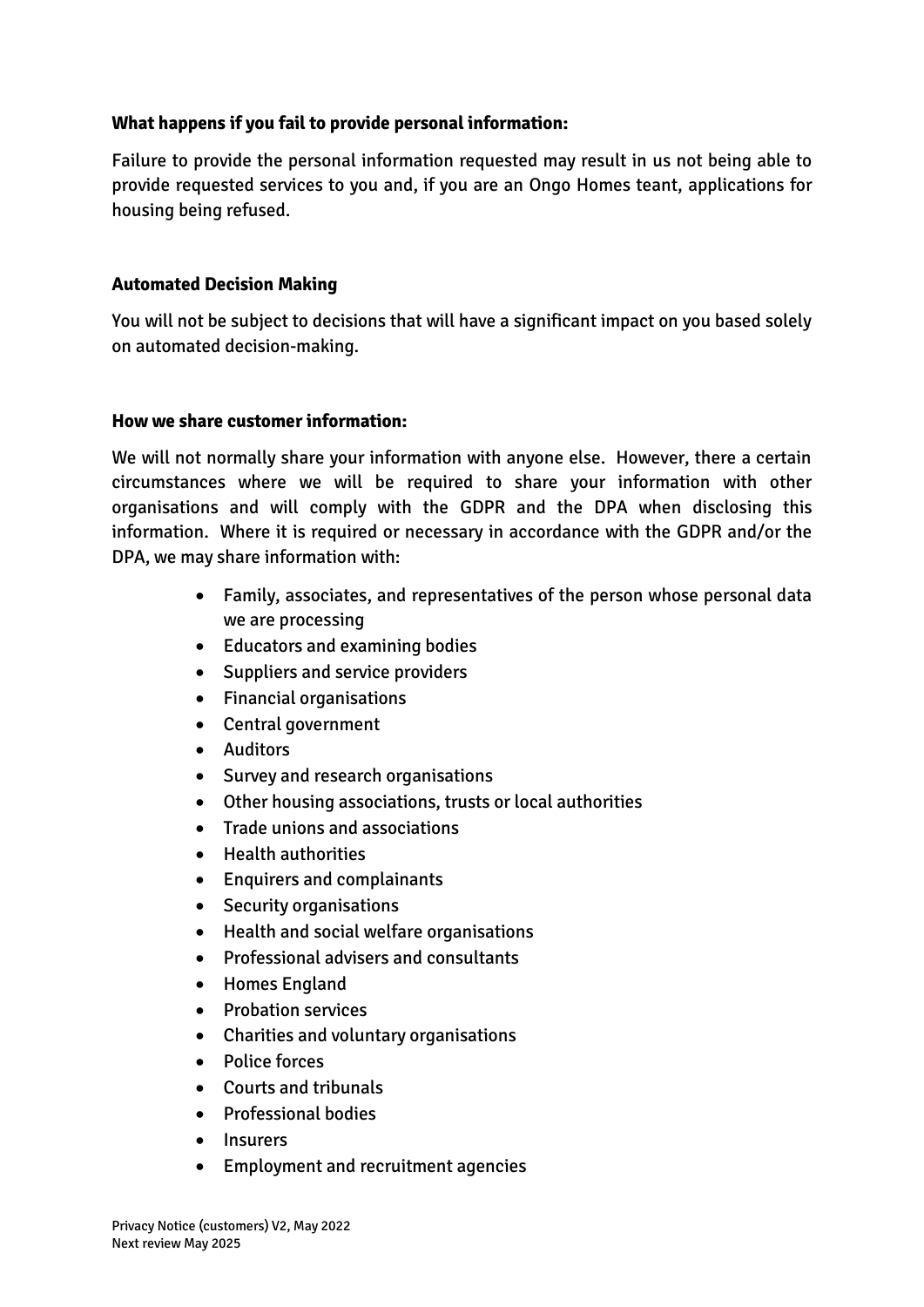- Credit reference agencies
- Debt collection agencies
- Landlords
- Press and the media

# **How long we keep personal information:**

We will keep the personal information you provide whilst you are a customer. We will also retain your personal information once we cease to provide our services to you, including after your tenancy ends or when you no longer are engaging with the employment support services if this is necessary to comply with our legal obligations, meet regulatory requirements, resolve disputes, maintain security, prevent fraud or to enforce any outstanding debts owed to us.

A copy of our Data Retention Policy which details the retention periods for information is available upon request.

# **Your right to access personal information:**

You can find out if we hold any personal information about you by making a 'subject access request' under the GDPR. If we do hold information about you, we will:

- Give you a description of it
- Tell you why we are holding
- Tell you who it has been disclosed to
- Let you have a copy of the information in an intelligible form

You may also have the right for your personal information to be transmitted electronically to another organisation in certain circumstances.

You can request access to the information we hold about you at any time by contacting us (please see contact details section below). Please mark your request for the attention of our Data Protection Officer.

# **Your rights:**

If you believe that any of the personal information we hold about you is incorrect, you have the right to ask us to rectify that information at any time.

You may also have the right, in certain circumstances, to request that we delete your personal information, to block any further processing of your personal information or to object to the processing of your personal information. There are some specific circumstances where these rights do not apply and we can refuse to deal with your request.

If we are processing your personal information based upon your consent (e.g. as part of our marketing or promotional activities or to make a voluntary referral to an external agency), you have the right to withdraw your consent at any time.